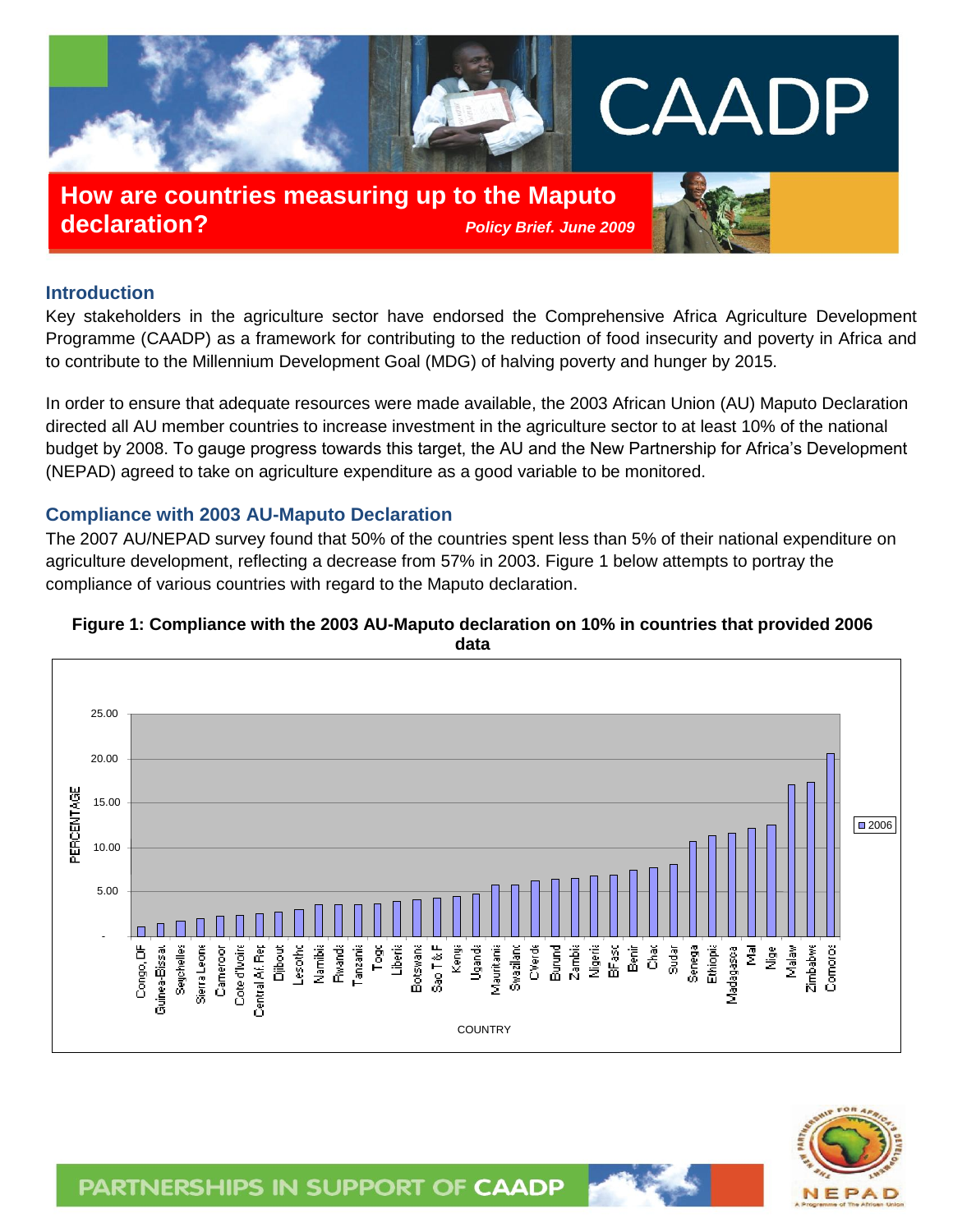Nearly 28% of the countries – these include Benin, Chad, Mauritania, Nigeria, Sao Tome and Principe, Sudan, Swaziland, Uganda, and Zambia are all making good progress towards the target. These countries are in the 5% to 10% category. See Figure 2 below. However, in 2003 this category accounted for 31% of the African countries.



**Figure 2: The 5% to 10% category**

The number of countries spending more than 10% increased from 11% in 2003 to 22% in 2006. See Figure 3 below. These countries include Senegal, Ethiopia, Madagascar, Mali, Niger, Malawi, Zimbabwe and Comoros. Even though there are annual variations in expenditure, Figures 2 and 3 indicate that these countries are in general sustaining the expenditure allocations.

# **Impact of Investment on Growth and Incomes**

Rising public investment should be complemented with private sector, Non-Governmental Organisation and donor investments. These investments are expected to lead to at least 6% agriculture sector growth per annum. Recent estimates from Resakks indicate that nine countries – such as Angola, Eritrea, Ethiopia, Burkina Faso, Nigeria and Senegal achieved 6% agriculture sector growth. Even though investments in agriculture have long gestation periods, four of these countries allocated more than 5% of national expenditure to agriculture development in 2006, thereby, providing a strong link between the levels of investment and sectoral growth. Estimates from the International Food Policy Research Institute suggest that an increase of \$1 in farm incomes results in increased rural incomes of \$1.5 to \$2.5. Therefore, sustaining high levels of investment and sector growth is essential to the attainment of the MDGs.

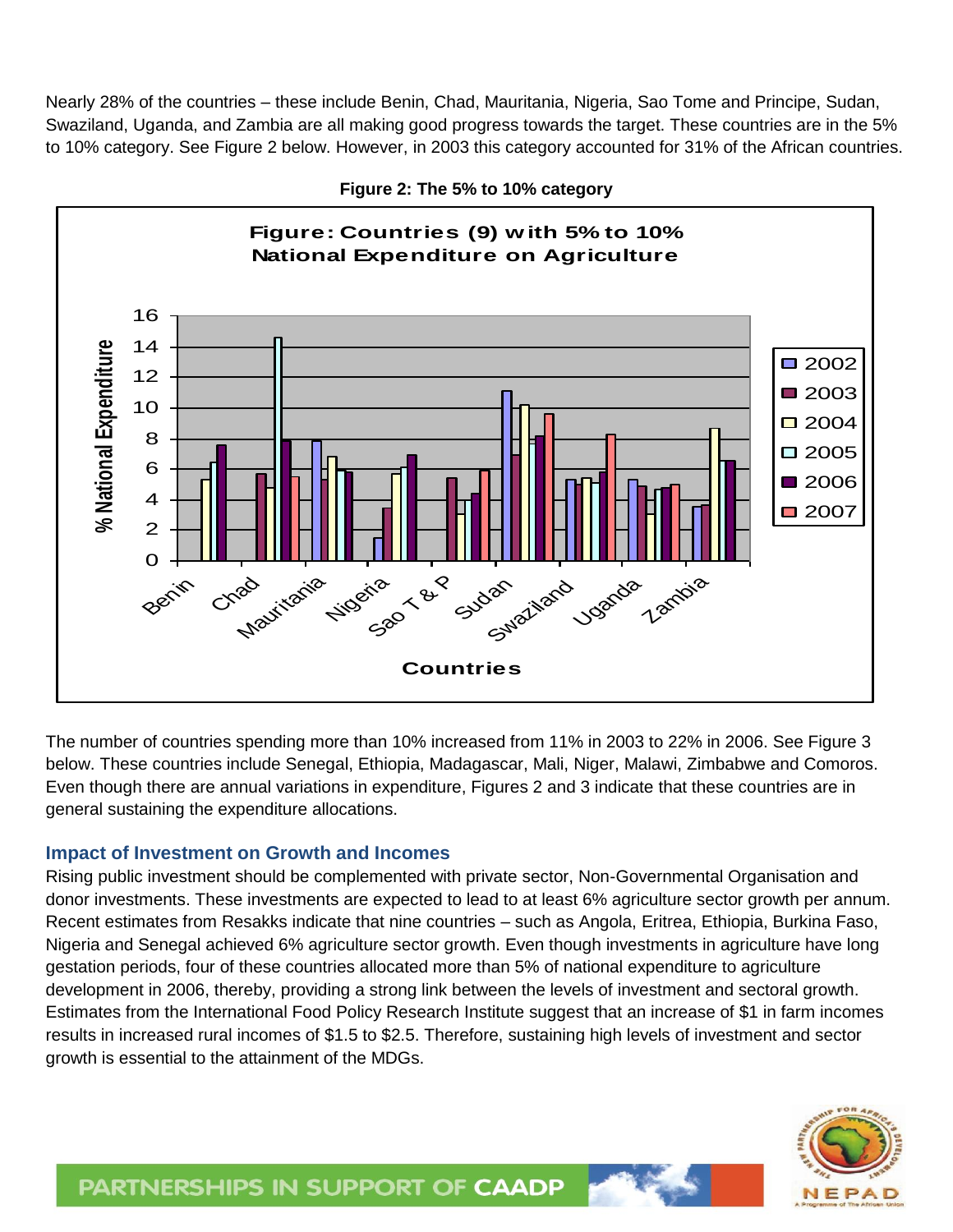**Figure 3: The 10% category**



# **Constraints to Compliance with AU Decision on 10%**

Senior civil servants identified the following key constraints:

- a. Inadequate high level political will to inspire the country to prioritize agriculture in the national budget;
- b. Lack of/inadequate agricultural sector policy strategies;
- c. Inadequate capacity in the ministries of Agriculture to provide compelling (impact driven) evidence to show that the agriculture sector can make a significant contribution to national economic targets;
- d. The low domestication/internalisation/ownership of the 2003 Maputo Declaration in most countries;
- e. National emergencies, such as HIV/AIDS and natural disasters (including bad weather), divert resources from agriculture;
- f. Countries receiving donor funding sometimes fail to meet the conditions and the disbursements are lower than anticipated;
- g. Inadequate capacity to spend what is allocated and therefore, the ministers of finance cut allocations in subsequent years;
- h. Mistaken belief that agriculture receives donor support and is not capital intensive;
- i. High debt service diverts resources from priority sectors as it has first claim on the budget;
- j. Emphasis on manufacturing rather than agriculture;
- k. Lack of AU sanctions on countries that fail to comply with AU decisions;
- l. Lack of peace and stability and bad governance divert resources away from agriculture to security.



# PARTNERSHIPS IN SUPPORT OF CAADP